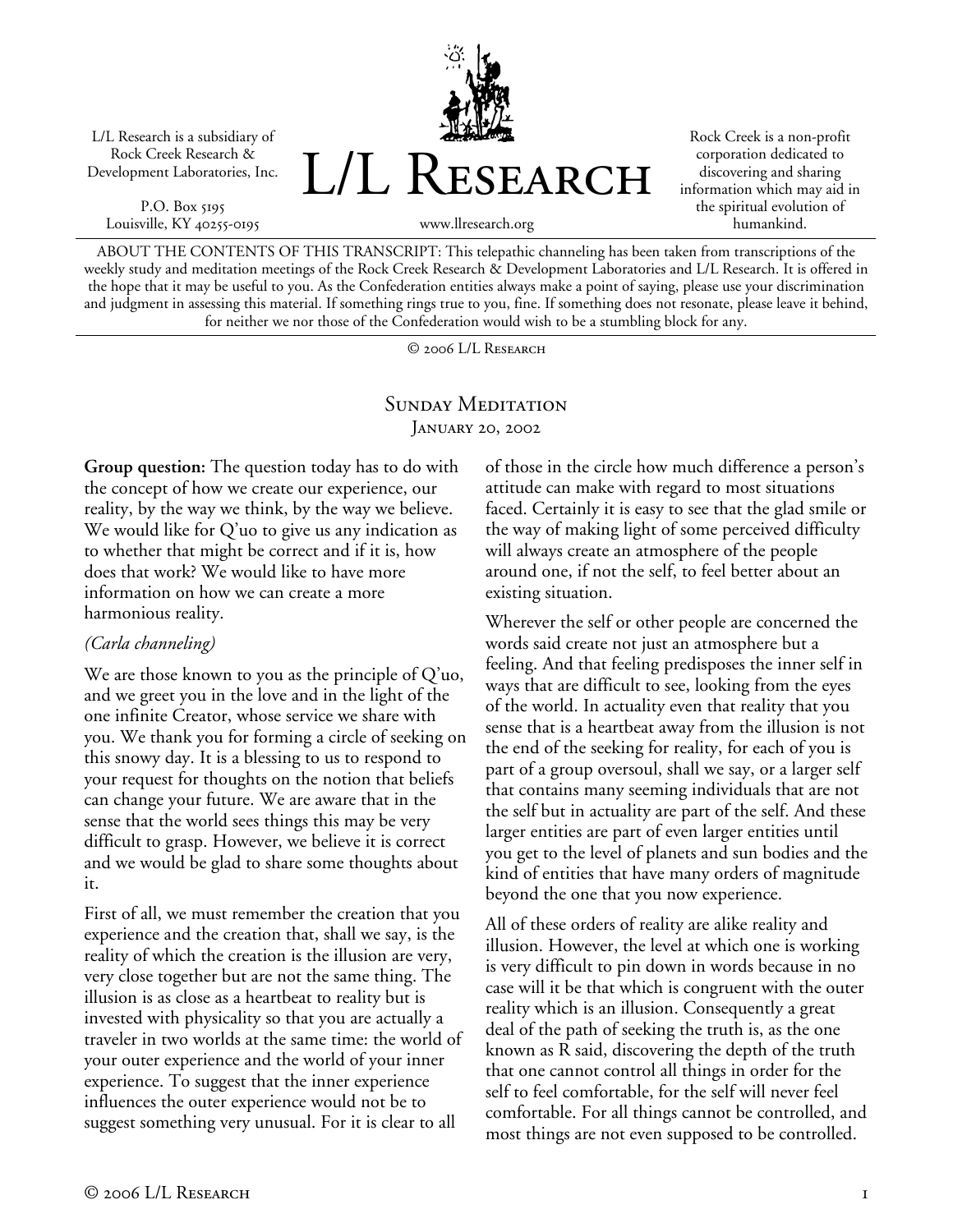That is, we suggest to you that the apparent chances and changes of an everyday life have elements of excellence in all of the offerings spread before your experience each day, not simply the seemingly fortunate happenstances but also those accidents and misfortunes which seem to be quite the opposite of fortunate and seem to be ill-starred and unlucky or even tragic.

The way the illusion is set up is almost guaranteed to make it impossible for you to be able to control the inner universe. It is a situation where the outer personality shell attempts to order things so that the self will be comfortable. This is the usual choice for entities. They attempt to control the environment for comfort and for perceived goals that have to do with security and protection.

The film that this entity was talking about earlier is an offering by a scientist who suggests that the role of the physical things that make up the body, the genetic structure of the body, is not as controlling and elective as it appears from the outside in, that what one has in the genetic structure of the self as inherited appearance is not necessarily that which must be experienced. This entity explained that these genetic structures have a garment and that garment is kept over the genetic structure in such a way that it does not appear or become activated in the life experience as long as this covering is allowed to remain over the genetic structure. This covering is made of proteins. These proteins are excited by incoming signals which cause these proteins to express themselves, first by electrical pulse, then by the exciting of the precise proteins that the electricity encourages. And then another electrical pulse to complete the errand started by the protein which come to either uncovering the genetic structure and causing it to be triggered or leaving it as it is.

This entity was simply saying that the belief of the person has the actual physical power to change the input signal that electrifies the proteins and that this change in belief will change the reaction of the physical body so that if there is a tendency towards cancer in the family, by figuring out what positive things keep that sleeve on the cancer gene and figuring out what things to avoid to keep from taking that sleeve off that gene that cancer gene never needs to be excited, never needs to be uncovered and never needs to be experienced. This is the basic idea behind this approach to attempting to

bring the outer world and the inner world into one and create the reality that we would prefer, rather than the reality that we see in our genetic structures and our heritage from our parents.

This is the sense of this video tape that the instrument was talking about earlier. This is sound in terms of your own world's science. It is also sound in terms of what we believe to be so. It is very difficult for us to get into the real nitty-gritty of how you can talk to yourself as opposed to how someone else will talk to himself or herself. Each person has habits of mind which are not, shall we say, of the most hopeful or positive point of view. And with each person there are different areas. These areas are very quirky, as this instrument would say. It is very much a matter of the day, the hour, the mood, and the catalyst within the life in any one day as to what areas of the thinking that you do in talking to yourself you get into, what mistakes that you make in that particular day. And are they mistakes, indeed? For if you are telling yourself something that is disempowering, like "I don't think that I can do this job," perhaps you are telling yourself that so that you can stop and take a good look at the job and really ask yourself, "Is this the job I want to do?" Or with a relationship to ask yourself, "Is this the footing on which I want to be, or is there another footing that would not only be more skillful but actually make me a happier camper, a happier person, a more efficacious human being," one that is more capable of learning, loving, serving and all of those things that you hope to do?" So I suppose that what we are saying is that it is true beyond our ability to prove it that what you think to yourself, what you say to those about you, has, to the extent that you believe what you are saying, or that you do not believe to the contrary, a power over your future.

The question of time is most confusing, but is very relevant to this discussion because it is the nature of how time flows that is critical to the grasping of how it is possible for something as invisible as thought to affect physicality. So our first statement is simply that you may take it on faith, if you have faith, that this is so and work with a will to discovering how to talk to yourself and how to talk to those about you in order to express what you most truly think is true, what you most deeply feel to be the case. Consequently, we are not suggesting that it is possible to look at a situation where a house is on fire and say that this is perfect. This will not stop the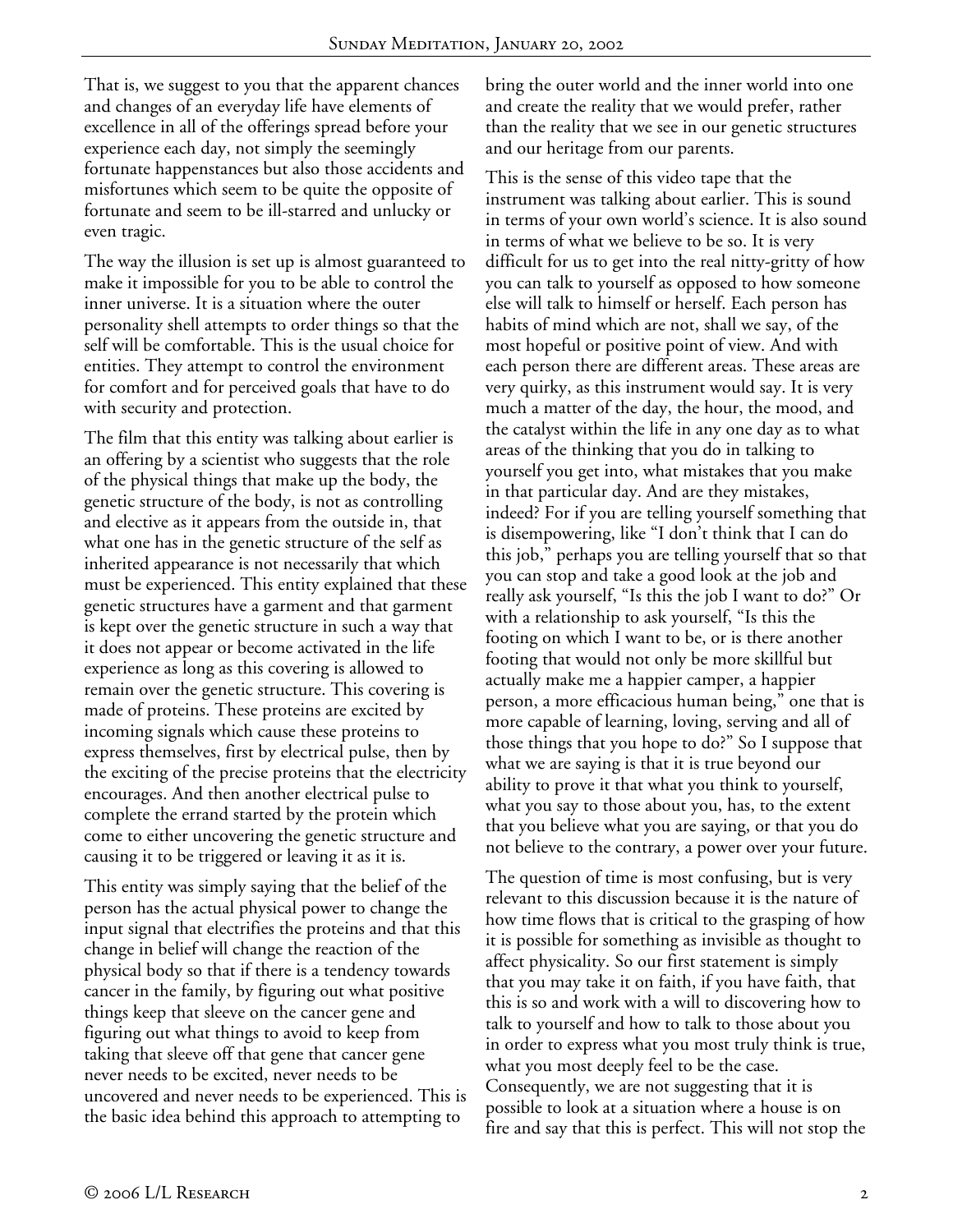house from burning down. We will agree completely that thought concerning a seemingly unfortunate situation will not change the structure of that situation, at least not in the physical.

However, think about the last time that you heard of someone who came through a fire. What were they saying? They were probably saying, "Thank God that my wife and children are safe. All we lost was the house." Somehow it is the function of bad fortune not to create tragedy in people's lives but to open possibilities for thankfulness and for positive change. It might be a terrible opportunity for positive change to see one's house burn up or to see other disasters strike. Yet at the same time, with the gift of hindsight one is able to look back on such passages through difficulty and one is able to pinpoint the real quality and appreciated nuances of that experience that seemed in the present moment to be a dreadful thing but seen from the future looking backwards becoming almost the opposite: almost a boon, almost a point of fortune because of the learnings and the maturity that were gained during the experience.

So when faced with something that you perceive to be a difficulty we are not suggesting that you put on rose-colored glasses and say that the difficulty is not a difficulty. Rather, what we encourage is that thoughtful approach that is willing to accept the two-natured quality of all apparent experience. There is an outer quality to the experience, and that is what you are seeing, feeling, tasting, touching, sensing in that way. There is also an inner quality to this experience. This inner quality is a very subtle thing and not a simple one. It is made up of the way you are at the moment on the surface, on the surface personality level, plus those deeper levels of the self where you have let some sunlight into deeper parts of the self where you are aware of some of your geographies of mood and emotion that have created themselves into structures in your inner life. You might be in that inner structure where you are comfortable and you are in a role that you might enjoy. You may be in a structure where you do not have everything explored yet. You are still the seeker, the discoverer of the self. You may be at that level where much is unknown and where you may feel relatively uncomfortable. Yet you feel that you are in a very true part of the self. It is just one which you have not become fully acquainted with yet.

And these structures of familiar roles and unfamiliar roles, old things and new things, create a kind of three-dimensionality to the inner life that is almost impossible to put into words, but we feel that you grasp what we are trying to say, that there is in the self that comes to the moment a great deal more than what meets the eye, not just the personality meeting the day, but the personality at a certain point in a very long journey, with a lot of energy behind that journey and a lot of energy in front of that journey. And you're just picking a point in the illusion to come into awareness and have this lifetime and have these experiences. And so you are just sort of sticking up into the outer reality with this physical vehicle, and this personality shell and this enormous weight of many, many lifetimes, many, many experiences and many desires fulfilled and yet unfulfilled. This is each seeker's situation as the awakening occurs. Again and again there is the awareness that the situation is far more than a simple present moment and that the full reaction to that present moment is coming from places near and far within the self so that the self that meets the moment is always a unique individual, unique to that day, that time, that mood, that catalyst.

We do not see time as you see time. We see time in more of a circle. We see your experiences as circles within that circle, and we see all of it with much more capacity to allow for the complexity of the true situation without needing to define it. Consequently we find it much easier to have, shall we say, a pleasant existence. We are not in that dense physicality that blocks much of the vision that you have in an inner sense. It blocks it specifically because you are supposed to be thrown off balance and disturbed by the illusion. You are supposed to become involved and lose your objectivity and make mistakes and when you do that you feel that you have failed and at the same time you are fulfilling each desire of your heart, just not in the order and with the comfort that you had perhaps intended. Yet all of these things that seem to crop up in the present are a mixture of those things that happen in the outer world without any rhyme or reason: the weather, the car breaking, and so forth and those things that happen for a great many inner reasons that create situations where it will be a totally different experience if there is poor weather or if the car breaks because of the richness of your inner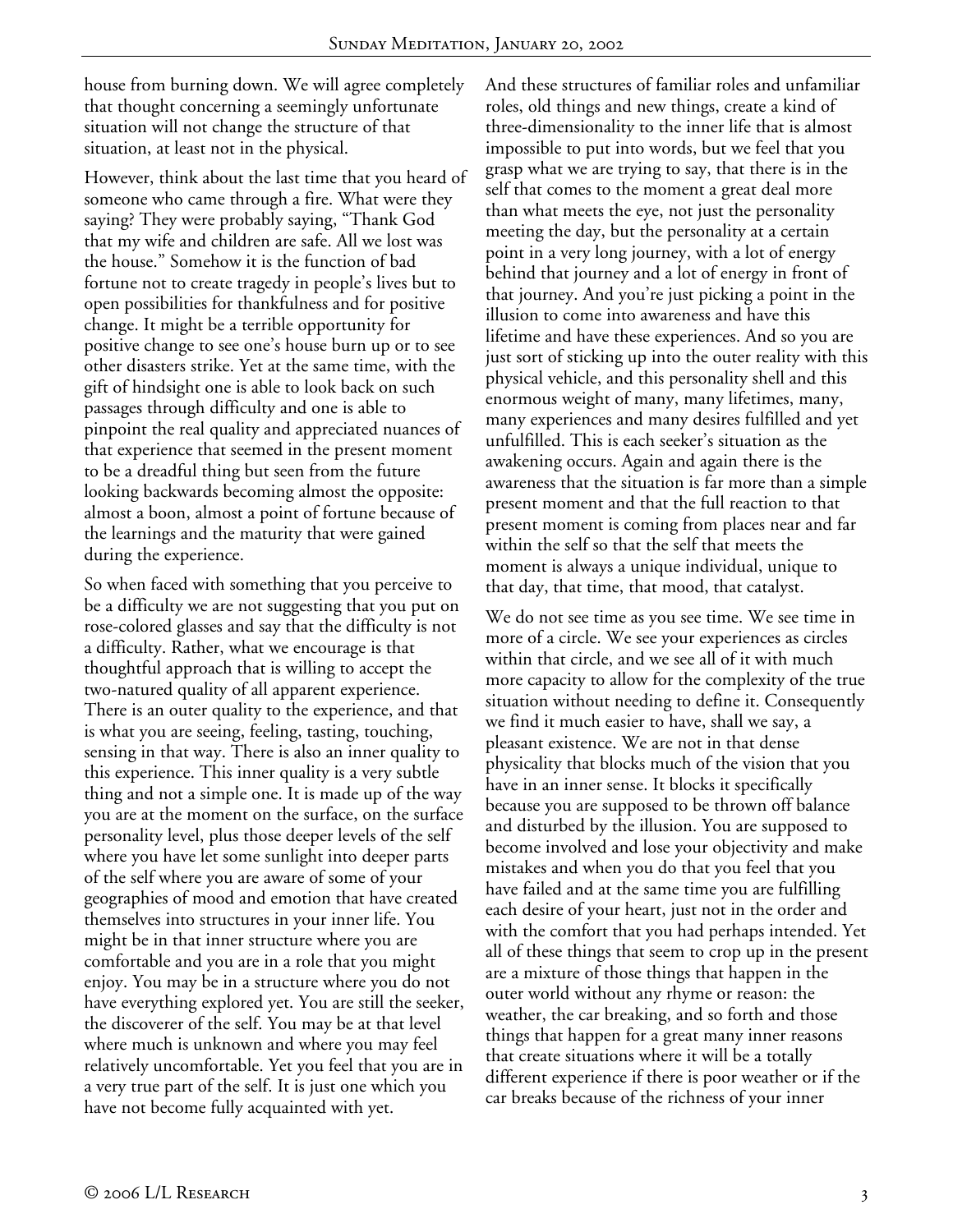experience and the way that it has delivered you to the present moment.

Now, in this present moment you are sowing the seeds of a future and this is where it gets interesting from our point of view because of the fact that this is what so many of those who have awakened have come here specifically to do at this time and that is to make a difference in the future of your planet in the short run. And the difference has to do with how each individual seeker sees the present and sees the future. And here is where self-fulfilling prophecy comes into play. It is easy enough to see that if this entity named Carla can smile when she is in pain she affects the lives of those around her to the point where, as they did before this meditation they asked this instrument, "How is it that you can feel pain and not react?" To this instrument it was not a question easily answered because as far as this instrument knew she was reacting to pain. She simply was apparently better than she thought at keeping it to herself.

This is true of each of you. Each of you has these areas that other people think "Oh, that person is doing very well." But to you, yourself, you are aware of the gap between that which was hoped for and that which was achieved in terms of the quality of the personal response of that moment, the quality of the response of the heart, to consciousness itself. But we say to you that each of you is a tremendously powerful fulcrum and the present is the pivot, and what you do in this present moment with regards to your belief about the future of humankind will redound either to the safe birthing of planet Earth into fourth density positive with all of the inhabitants of the planet more or less kept safe, or it will redound to a global catastrophe where all of the magnetic fluxes which are presently unstable will become stabilized. Either future is at this time, as far as we can see, entirely possible. The future is in the hands of you and you and you, each of you. And it is within the belief system of each of you.

Think how one person who chooses to bring faith into the present moment, to bring the love of the heart into the present moment, affects that present moment and affects the mood of those about that person that is expressing love and light. Think about those moments in your own life when you have found that moment of grace and won through to a good attitude and how empowered you did feel and

how it did change the outward reality simply because you had risen to the occasion with a happy heart. Think of how you have blighted your own life in times when you have taken the negative view and talked yourself deeper and deeper into sadness and sorrow and despair.

It is not always possible to create the future in big, bold strokes. It is not always possible to express in a day, in a week, in a month, or in a year the beauty that you are capable of appreciating in even one moment. It seems on a thousand different levels that the treasure of life and its beauty were falling away far quicker than life's difficulties and travails. And we suggest that for the faithful one the path lies in continuing to play the hand that you were dealt, to enjoy the weather that the day holds, to deal with those chores that seem to need to be dealt with as best you can. And retain, insofar as you can, beyond all of those things a remembrance that has nothing to do with what has happened, a remembrance that is stubborn against seeming reality, a remembrance of an internal reality that, to you, overmatches the pale colors of the physical world. And that is that inner world of your own heart, your own soul, your own spirit.

When you are quiet in those moments that come to be so treasured when they do come you feel the truth of the self, the beauty of your sweetheart, the strength of your soul, and the power that is within you. Rest insofar as you can in the memory of those moments when you did feel connected to the Creator, when you did feel that you were part of the love that is all that there is, when you had the connections that made you unified, positive and hopeful.

A life in faith is not a life in which the faith is always expressed. Rather, it is a life that is full of mistakes that, when self-perceived, are addressed with the best that the self has to address those perceived mistakes. If you have the willingness to retain that sense of self when everything else goes wrong and to win through after all the difficulties and emotions have been expressed to the remembrance of that self, then you will be living a good spiritual life. For it is not living smoothly and wisely and all things being even that is the hallmark of the rich spiritual life but, rather, it is that often challenged self, that self that is held accountable after being comforted and comforted after being held accountable. That is where the skill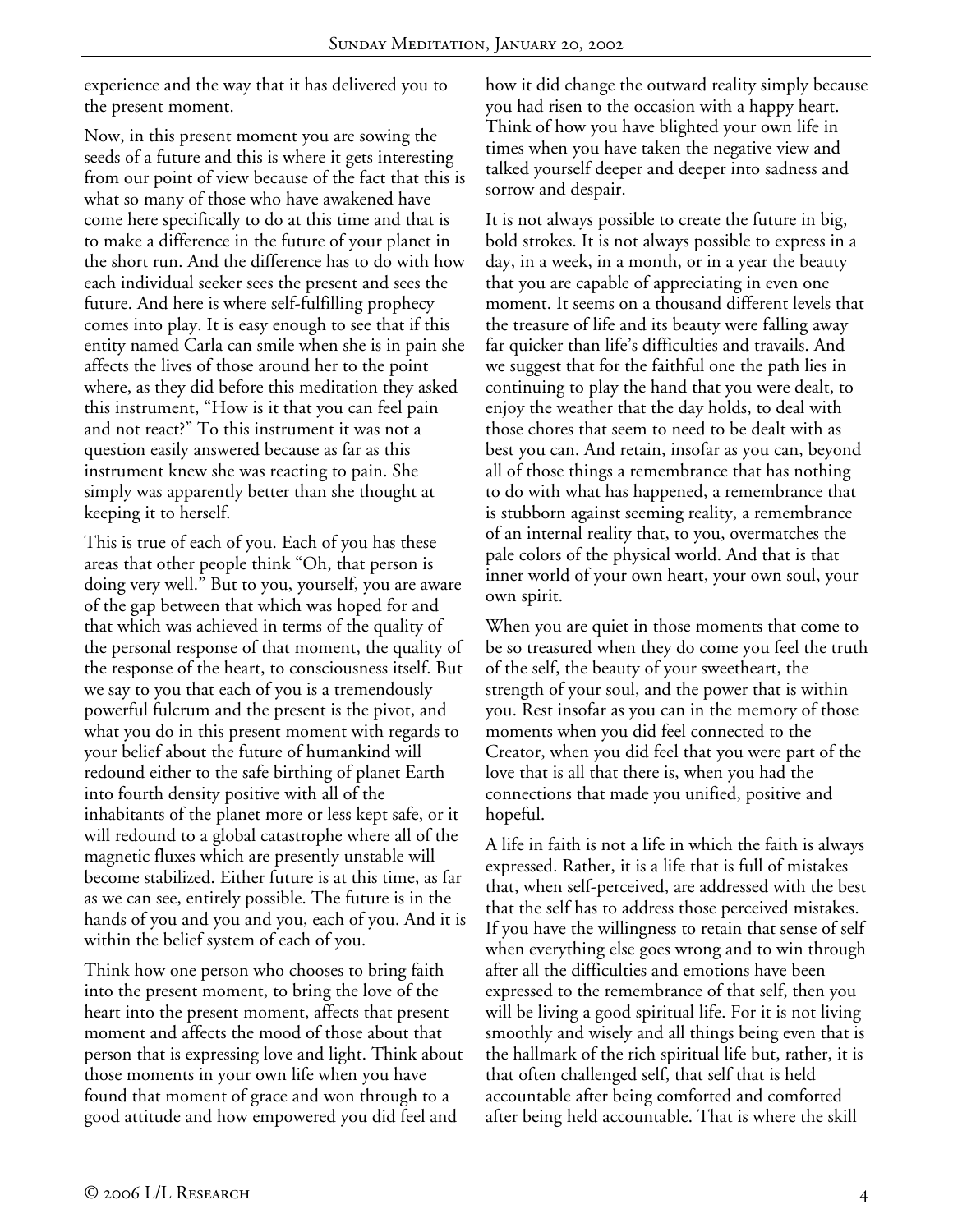lies: in not giving up upon the self, and not giving up because of perceived failure, but rather in seeing that one cannot see at all times into the pattern that lies beneath the seeming chaos of the day. That remembrance is enough to keep you faithful or faithfilled with regards to the future. It is as though that remembrance of the self beyond all of the mental and emotional patterns, the remembrance of that spiritual self, the remembrance of those times of connection with the Creator, enables the self to pick itself up, brush itself off, and try again. And there is that skill with which the future will become a positive and ever more shining thing, that bare remembrance of who you are and what the process is all about. It is not about creating beautiful moments, although it is wonderful to create beautiful moments. It is about being real, as real as the self can be, and that will often lead one astray, that will often lead one to errors in judgment, self-perceived by the self, to wrong decisions, self-perceived by the self.

The more the thought is taken, the more the mentality is invoked to rationalize and to analyze the less the self will be able to connect with those deeper strata of internal structures which actually are slowing up the deeper patterns of life in your incarnation in terms of the large strokes of life: the relationships, the jobs, the situations that are seen to continue from year to year and constitute continuing lessons for the self.

You are not a solid. You are a vibration. You are an energy field that has connections to absolutely all other energy fields in the universe. You are connected to them through a series of orders of magnitude and, shall we say, reality, that are understandable only from the larger viewpoint. Many times within the life experience you will not be able to see how a certain situation could possibly be one in which love abides. But this is always the question to turn to, that one offered by the ones of Ra, "Where is the love in this moment?" This is a question that is always productive, that one may ask the self in a crux in the present. And by finding where the love lies for you in this moment and placing yourself there, there is how you affect the future. You are choosing what you desire because you desire it. That is understood, but in terms of responding to that which is given you have the skill and you have the chance at each offering to ask the self, "Where is the metaphysical structure of this

moment? What speaks to me from a larger point of view that really informs the situation for me?"

The one known as R suggested the fear contracting around the vehicle breaking down and needing to be fixed even though the financial situation was no longer so tight that this constituted an actual emergency, yet still even though money could now be spent on the car and it simply needed to be fixed there is the contraction around the event simply because of old impulses, old emotions have set a pattern of belief. Now, you may continue having that pattern and fearing and being glad when a repair is accomplished, or one can take the opportunity as the one known as R has done to ask the self, "Is this actually the best pattern for me to go through this experience holding, or should I perhaps hold a different pattern since my illusion has actually changed?" Naturally, we agree. We would suggest that the one known as R create a new pattern, one that makes this entity comfortable with having to deal with the necessary maintenance of all that is physical, for those things which are within your illusion have as their heart mortality, though it is known beforehand that all machines and engines will not work and they will have to be repaired. This is the inevitable price of being in the illusion at all. Your time is limited, and the time for you to think about what you truly desire for the future is limited. This is indeed the hour when all entities who wish to serve the light can feel assured that their service will count. Each of you is here upon Earth, as are we, within the influence of your Earth's inner planes, because of the exciting and interesting times in which you live. Each is aware of the powerful wind of change. Each is aware of the potential of the future for good or for ill. How shall you react to this present moment? How shall your beliefs create your future?

We assure you that you each have a great deal of power. And it is a power that is precious. For many, many upon planet Earth at this time this is a crowning incarnation. This is the end of a pattern or the potential end of a pattern and the beginning of new patterns. It is a very exciting time. It is a difficult time. Each of you has, shall we say, sacrificed a great deal to be upon Earth at this time to do what you could to serve the light. So we just encourage you to take heart. You are on course. Those efforts that you sense will be helpful are those efforts that you should focus on, opening the mind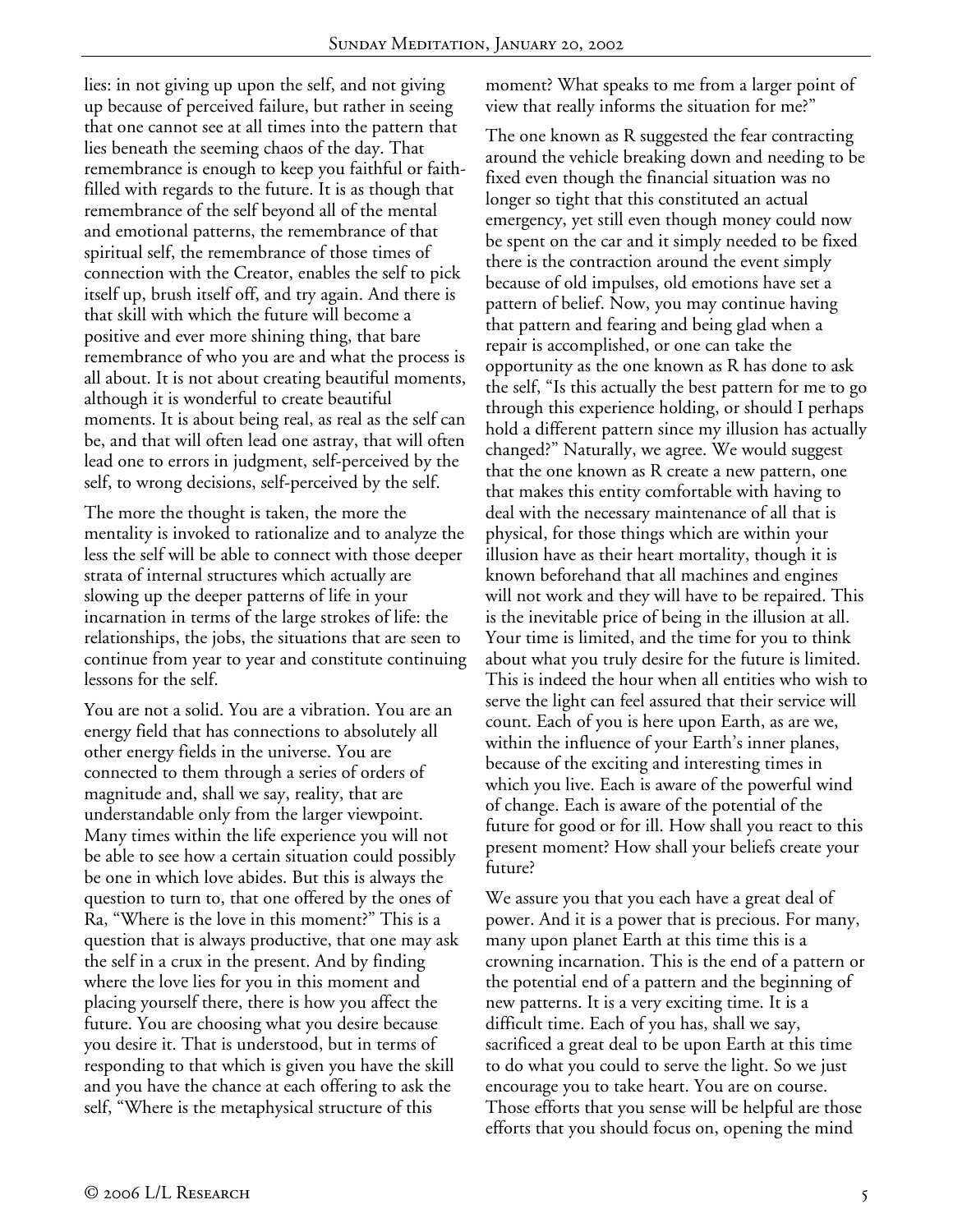always for new ways, but trusting in your own inner feelings and hunches, those intuitions that tell you that, "Yes, this is where I should be, and this is what I should be doing. All is well."

You truly do hold a world in your mind. May you birth within your own mind that sense of self that is at peace with what is and that seeks only the presence of the one infinite Creator and the witness to that infinite Creator— to yourself, and to the world about you, as you are given the light [so to act]. Each of you has much to give. Each of you has inspiration to share, some in one way, some in another. Some by pounding nails. Some by walking streets. Some by what they say. Some by what they do to serve. Everyone is a part of a incredibly rich pattern in which you are involved in all of humankind, and all of the life within your density and within all the densities of this creation and of all creations beyond. Allow yourself to rest in the oneness of all that is. Allow yourself respite and comfort and yet at the same time ask of yourself always to be responsible when you have the light to see that responsibility. And notice simply the responsibility to be who you are and to be true.

We would exercise the one known as Jim and would leave this instrument in love and in light, with thanks to this instrument. We are those of Q'uo. We transfer at this time.

## *(Jim channeling)*

I am Q'uo and greet each again in love and in light through this instrument. It is our privilege at this time to offer ourselves in the attempt to speak to any further queries which may yet remain upon the minds of those present. Is there another query at this time?

**S:** I am just kind of curious as to where Q'uo spent its third-density experience. What can you tell us about it?

I am Q'uo, and am aware of your query, my brother. As you may be aware we of the principle of Q'uo are a principle because we are of more than one source or origin. Those of Latwii, who are of the density of light, have joined with those of Hatonn, of the density of love, and also have joined with those of Ra, of the density of unity. Those of Ra, as you are aware, experienced their third density upon the planet which you call Venus and were honored to have a most efficient experience within the third

density of Venus. The many entities which formed the eventual social memory complex of Venus had a most harmonious third density upon that planetary sphere and moved quickly, shall we say, through that experience with a significant portion achieving graduation within the first cycle of 25,000 years, a larger portion achieving graduation during the second cycle, and the third cycle saw the joining of the social memory complex by all of the population of that sphere. Those of Hatonn and those of Latwii had somewhat similar third-density experiences upon planets which are distant from this solar system and which are as yet undiscovered by your astronomers. Thus the name or place of such is meaningless, yet each social memory complex has found the third-density experience to be that which has produced the tempering of seeking, and the fire of the testing was intense and true. And we have been privileged to become that which you call Q'uo for the purpose of these transmissions at this time. Is there another question, my brother?

**S:** With all of these different originating points how did you meet or come together to become a principle?

I am Q'uo, and am aware of your query, my brother. As a planetary population moves from the third density, the density of choice, into the density of compassion, love and understanding there is at that time the obvious blending of each individual within the social memory complex. And this blending is assisted by those, what you would call, angelic presences or teachers and guides which represent the Confederation of Planets in the Service of the one infinite Creator. This confederation, then, when there is the opportunity to offer membership, shall we say, to a new social memory complex does so by sending emissaries of light to acquaint the potential members with the opportunity to expand their service to others and to the one Creator by becoming a part of this confederation of planets. And in this confederation there is the opportunity to blend energies, efforts and services with many other social memory complexes. The formation of the principle which you call Q'uo has been an effort to maintain contact with this group by those who have previously served this group in a particular fashion. Those of Hatonn have offered introductory messages for many years through this group and through many others as well upon this planetary sphere. This is true also for those of Latwii although to a lesser